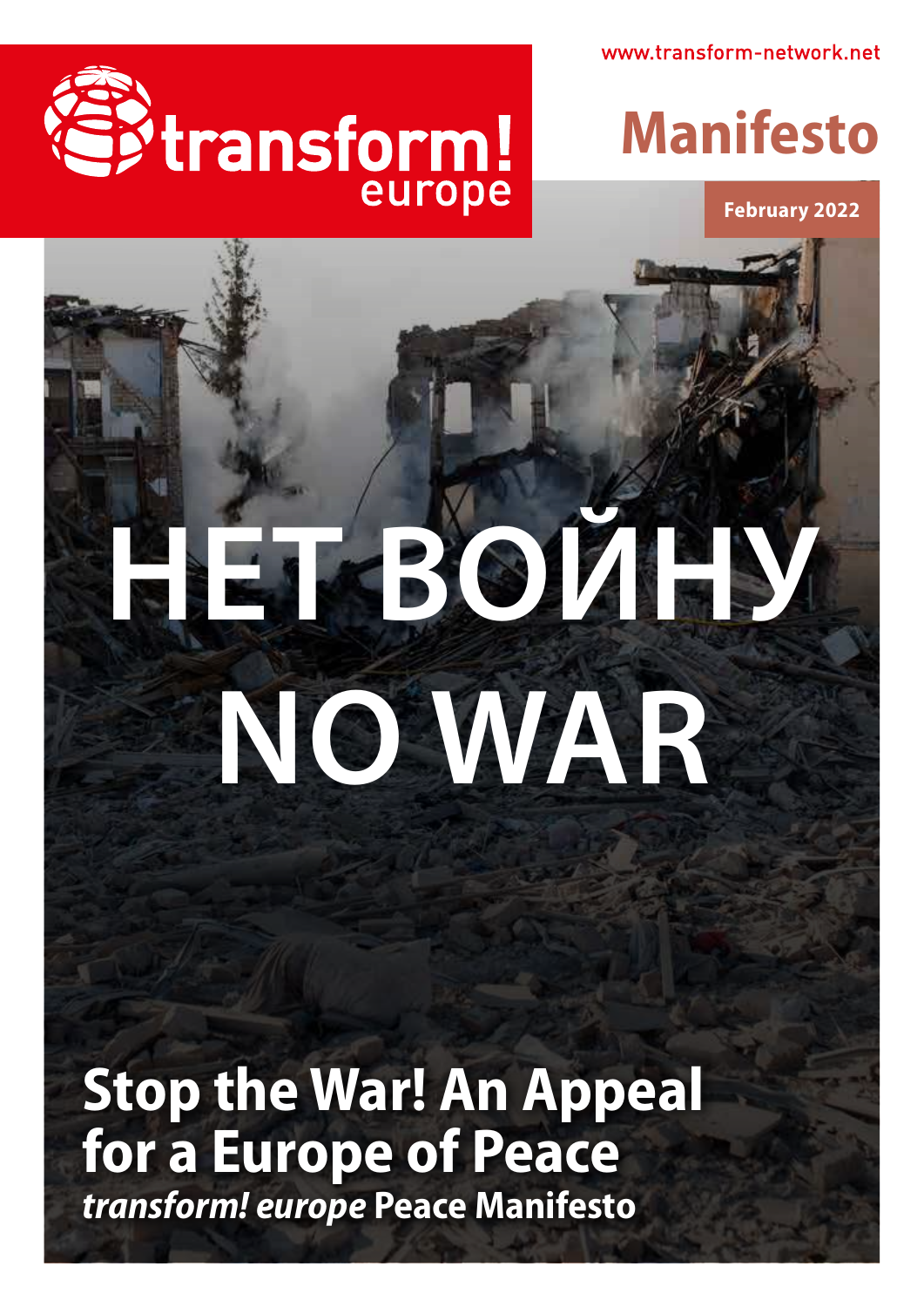

# **On the Peace Manifesto**

**After the Russian invasion in Ukraine, transform! europe issued a Peace Manifesto advocating for an end of the Russian attack, peace and a deeper understanding of the current conflict.**

## **DE-ESCALATION AND PEACE**

**transform! europe strongly condemns military aggression against a sovereign country and calls on President Putin and the Russian Federation to immediately cease any hostilities and withdraw its troops from Ukrainian territory.**

#### As the manifesto emphasises:

"*In these difficult times, we stand with the people of Ukraine who experience the Russian attack in full force and whose lives are in danger*."

transform! europe calls on the European Union to assume an active role in establishing conditions for the resumption of negotiations. It should therefore refrain from all activities that contribute to further escalation. In addition, the European Union has to open its borders for Ukrainian refugees and provide humanitarian aid.

transform! europe appeals to all progressive forces and movements throughout Europe – to feminist, anti-racist, ecological, human-rights, and peace movements alike – to organise demonstrations for the restoration of peace and demilitarisation. transform! europe furthermore appeals to social democratic and Green parties and affiliated organisations to uphold their pacifist and anti-militarist traditions and join forces with the left to advocate for peace.

# **EUROPEAN SECURITY ARCHITECTURE AND DISARMAMENT**

As their primary goal, negotiations with Russia must aim to end the military intervention. As a long-term goal, peace talks must aim at building a new European security architecture.

#### transform! europe states,

"*mastering the challenges of the future in peace will only be possible if Europe leaves the Cold War logic in the past and collectively faces the future.*"

The current conflict is not only between Ukraine and Russia, it is also a consequence of the geopolitical rivalry between Russia and the NATO. However, a European security system cannot be built in confrontation but only in cooperation with Russia. transform! europe calls for an autonomous European security policy aimed at dismantling all nuclear weapons on the continent, demilitarisation, and peaceful international relations. "*The arms industry must no longer enjoy impunity, making millions in revenue while destroying the planet and depriving the youth from their right to a peaceful future. The youth of Ukraine and Russia are now ripped from their families and sent to fight in a war that serves oligarchic interests and threatens their future and lives.*"

#### **IMPRINT**

2022 **@ 0 9 9** 

*transform! european network for alternative thinking and political dialogue* Square de Meeûs 25, 1000 Brussels, Belgium

transform! europe is partially financed through a subsidy from the European Parliament.

This work by transform! is licensed under a Creative Commons Attribution-NonCommercial-ShareAlike 4.0 International License. Permissions beyond the scope of this license may be available at office (at) transform-network.net.

Layout: sanja.at e.U.

Cover Photo by SV\_zt; depositphotos.com: Zhytomyr, Ukraine, 8 March 2022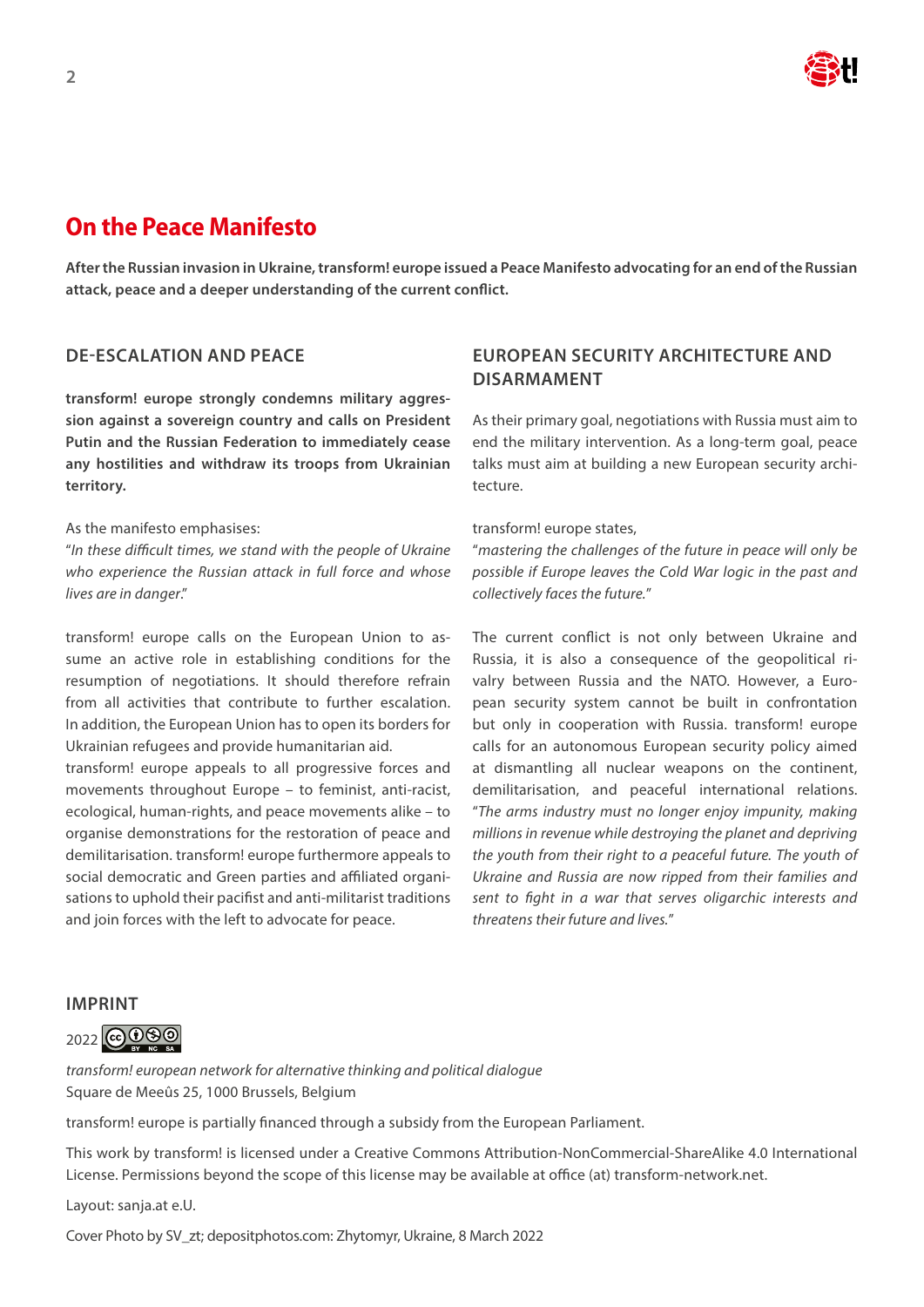# **Stop the War! An Appeal for a Europe of Peace**

transform! europe condemns the attack that Russia, under the governance of Vladimir Putin, has launched against Ukraine. We reject the use of military force against a sovereign state, just as we have previously rejected NATO forces' deployment in countries bordering Russia, and in countries of Asia, Africa, and Europe. **We therefore call for an immediate ceasefire, a stop to the bombings, the withdrawal of Russian troops from Ukrainian soil, and a return to the negotiating table.**

At the same time, we call upon the EU to put maximum effort into reengaging in peace negotiations. In these difficult times, **we stand with the people of Ukraine who are experiencing the Russian attack in full force and whose lives are in danger. We stand in solidarity with the people of Ukraine who are forced to leave their homes**, and we are building networks of solidarity for their support, including providing them with shelter and safety. **We stand with the people in Russia who oppose Putin's war, braving the consequences, as well as the millions of other Europeans who are demanding peace.** The solution to this unjustifiable escalation of military violence is not more violence: the solution is political, based on the principles of common, collective security, concepts which prioritise the well-being of all peoples and the respect of human rights and international law. We join forces with the peace and social movements across the continent to stop this irrational war, we call upon European citizens to take to the streets in the name of peace and we stand with the people of Ukraine who are forced to leave their homes. **Weapons and wars should belong to the past, the future of Europe and humanity must be peace!**

European public opinion, as the Eurobarometer demonstrates in each survey, is overwhelmingly in favour - by more than 85% - of a Europe of peace, human rights, democracy and without nuclear weapons. This points up the contradiction between people's desires for Europe's future and policy makers' decisions. **The current crisis is an expression of the deep, unresolved contradictions of the European security situation.** Since the end of the Cold War, Europe consists only of capitalist states. There are imperialist contradictions between the states, amplified by their unequal economic and military power.

**We reject any policy that returns us to a policy of blocks and a new Cold War.** We oppose NATO expansion on European soil and its military rhetoric. Europe needs and wants a peaceful path to resolve conflicts.

#### **NO TO WARMONGERING, YES TO DIPLOMACY**

Fighting for peace has been a long tradition in Europe. The radical left has been a pacifist, anti-militarist, and anti-imperialist left since its beginnings. It opposes all chauvinist, racist, neo-colonialist, and war-justifying propaganda of governments, capital, and media. To oppose the creation of enemy images does not mean to approve the policy of a government. We call upon all progressive forces and citizens to raise their voices for de-escalation. We call for an **immediate end of confrontational rhetoric and military action and threats**: By continuing with these tactics, war and military conflict threaten our whole continent and extend the suffering of the peoples of Ukraine. The priority should always be to stop the war.

The peoples of Europe know too well what war and its terrible consequences mean. The EU is currently suffering due to the devastating Covid-19 pandemic and its catastrophic management. We mourn more than 2 million dead over the last two years. The pandemic affects the lives of millions and is reshaping the economies. In this conjunction, **we consider the increase of military expenses, fuelled and justified by the increase of military tensions and warmongering rhetoric, unacceptable**. It is an outrage that during the current lethal pandemic, military expenses increase from 1.63% to 2.2% of the global GDP. Military conflict is not the only challenge to the security of Europe's people. The dire consequences of climate change can already be felt in our continent and both these crises are amplifying structural inequalities in the EU, Europe, and the world. Although not mentioned in most of the international environmental agreements, such as the Paris Climate Agreement, the military-industrial complex is one of the biggest polluters of our planet and war the most devastating strike on nature's integrity. **Valuable resources that could help eradicate inequalities in the health and social systems of EU countries, as well as promote the renewal and resilience of infrastructure, are spent on the pros-**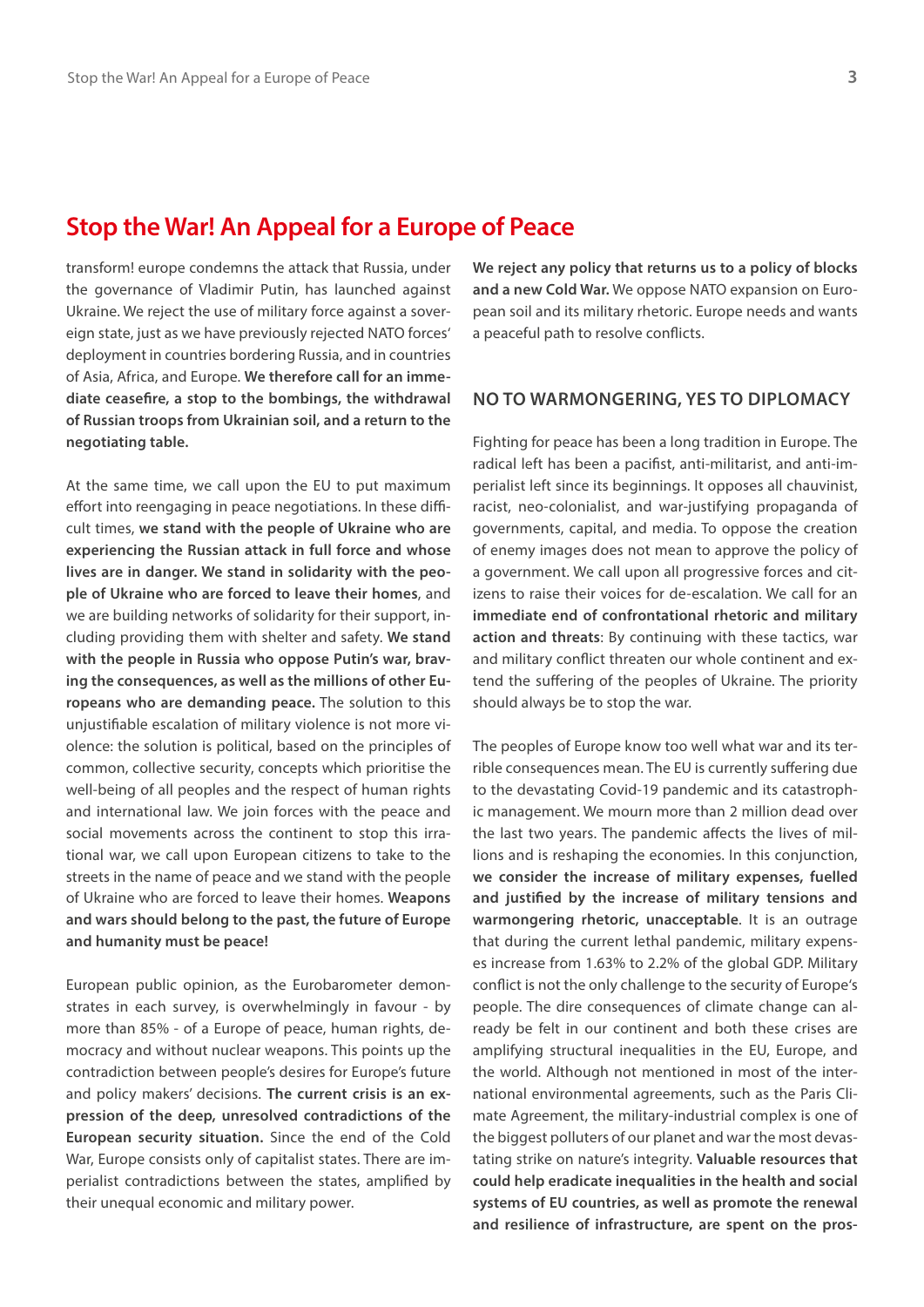

**pect of a prolonged war that would be detrimental to the peoples of the EU and Europe. This has to stop!**

## **ENDING A NEW COLD WAR TO PREVENT ANY WAR**

The opportunity that existed after the end of the Cold War to create a pan-European peace and security system was not seized. On the one hand, NATO continues to exist, tying the security and military policies of 22 of the 27 EU members to the United States; and on the other hand, pan-European and inclusive structures such as the Council of Europe and the Conference on Security and Co-operation in Europe (CSCE) have been marginalised and pushed out of public perception by NATO, the G-7 and the EU itself. **European security policy is in a multiple crisis**. Ukraine is only one of several hotspots where conflict potential is condensing and diplomatic management of individual crises in the acute stage is not sufficient to defuse them. Europe needs a security architecture that fairly considers the interests of all European states. The upcoming 50th anniversary of the CSCE is an opportunity for renewal and a chance to adopt an updated Final Act setting out the cornerstones of European security. In the sense of open diplomacy, peace movements, NGOs, and the civil society from all over Europe (and not only the EU) should be involved in the preparation and implementation of the conference not only to shape an accompanying programme, but rather as equal partners.

**Mastering the challenges of the future in peace will only be possible if Europe abandons the Cold War logic of the past and collectively faces the future. The EU needs to start elaborating a new independent security strategy inclusive of its neighbours.** The unbearable costs of war are always paid by the working classes. **The arms industry must no longer enjoy impunity, making millions in revenue while destroying the planet and depriving the youth of their right to a peaceful future.** The youth of Ukraine and Russia are now ripped away from their families and sent to fight in a **war that serves oligarchic interests** and threatens their lives and future. We stand with the families and loved ones of all those drafted into the military because of this irrational war and oppose the patriarchal mindset that invokes violence.

## **FOR AN INDEPENDENT EU PEACE AND SECURITY STRATEGY**

It is impossible to talk about the strategic autonomy of the EU when the majority of the EU Member States are members of NATO. The development of an EU security policy identity must go hand in hand with the dissolution of NATO and the withdrawal of American troops and especially nuclear weapons. **For an independent EU Peace and Security Strategy and hence a peaceful Europe, the EU must free itself from the security-policy paternalism of the USA. The EU is a global player. It must focus on achieving climate goals, leading a socially just transition from fossil to sustainable energy, realigning its trade policy towards the Global South, and respecting, and implementing the UN Refugee Convention in its refugee policy.** The status of neutral and nonaligned members of the EU, as explicitly recognised in the Lisbon Treaty, should be revisited, which expands the EU's diplomatic possibilities of playing a constructive role in the tensions that are now increasing.

We call for a return to international law under the UN as the basis for resolving this conflict. NATO is the only multinational security system that acts on the international stage in violation of the explicit mandate of the Charter of the United Nations. This makes it a threat to peace, as demonstrated by its, operations', in Europe, Asia, and Africa, which have generated destabilisation, destruction and setbacks in the full exercise of the social and human rights of people in the areas subjected to intervention.

#### **EUROPE A NUCLEAR WEAPON FREE ZONE**

**We demand that all European states join the Treaty on the Prohibition of Nuclear Weapons, as European peoples demand in ample majorities according to any survey that has been conducted on the issue. In addition, we advocate for a nuclear-weapons-free and largely demilitarised zone in the whole of Europe, from the Mediterranean to the Baltic and the Northern Sea as the first step towards a nuclear-weapons-free Europe.** 

**We demand that the USA re-enters the Intermediate-Range Nuclear Forces Treaty and that both Russia and the USA refrain from resuming an antagonistic nuclear arms race. A world without nuclear weapons is a safer world for all!**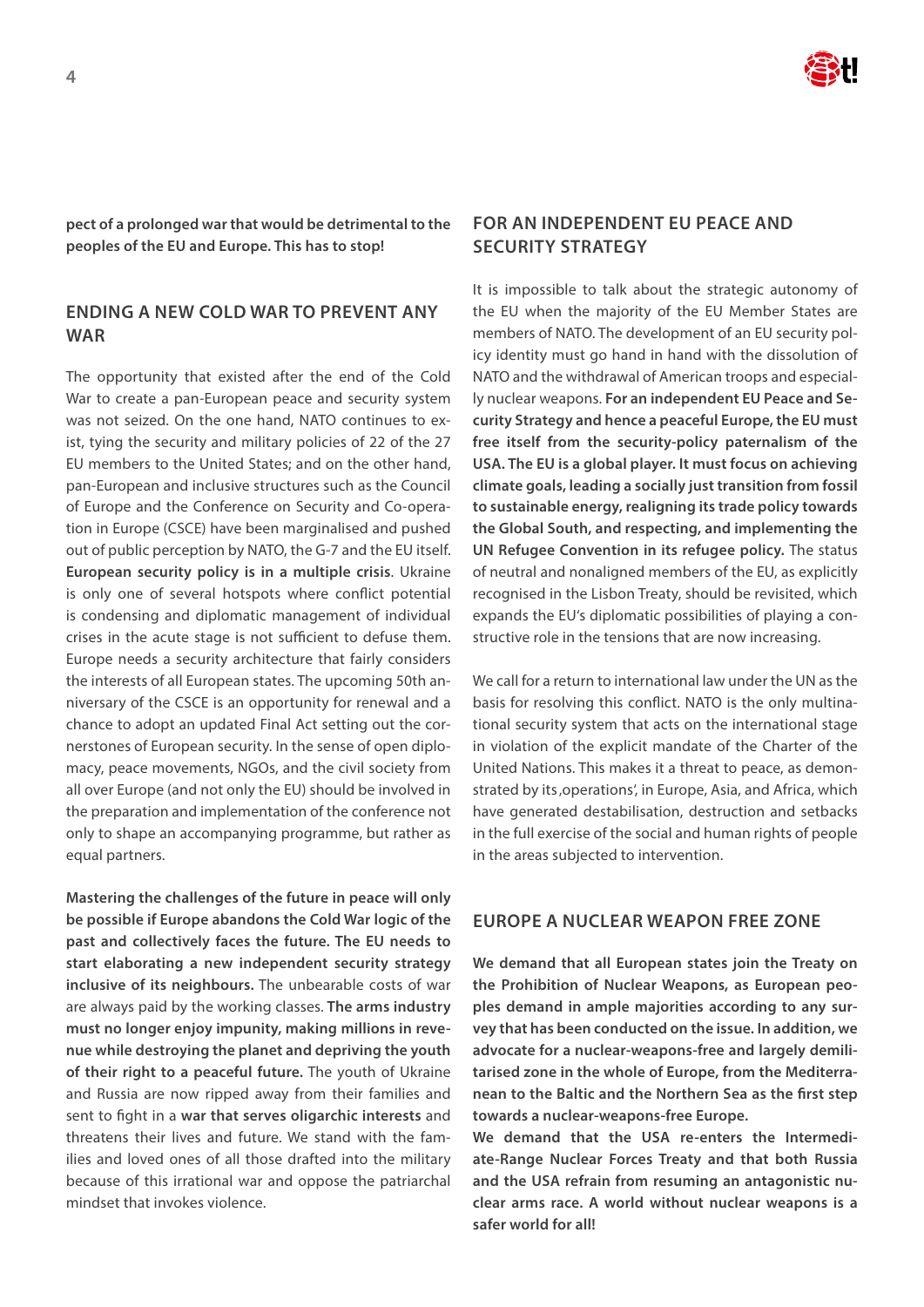**In short, we call for:** 

- **an immediate stop of the Russian military attack on Ukraine. Respecting the sovereignty of peoples, we reject military action and threats against a sovereign state, as well as any alteration of borders by way of military aggression;**
- **an immediate stop of warmongering rhetoric and tac tics and return to the negotiating table;**
- **the mediation of the OSCE and the UN in stopping any military action and the deployment of all diplo matic tools within the UN's legal framework, as well as the drafting and implementation of a new peace agreement;**
- **the EU to take the initiative and propose a broad pan-European conference, including Russia, on peace and collective security, in order to achieve a compre hensive resolution of the crisis in all its dimensions. What was possible during the Cold War at the Helsinki Conference is even more necessary today.**
- **the EU to resume negotiations on multilateral and comprehensive disarmament, including nuclear and intermediate-range weapons.**

We appeal to the people of Europe to stand on strong peace and human rights values, knowing that defending peace is the only way to a world that shares the understanding that war never resolves conflicts but creates new ones.